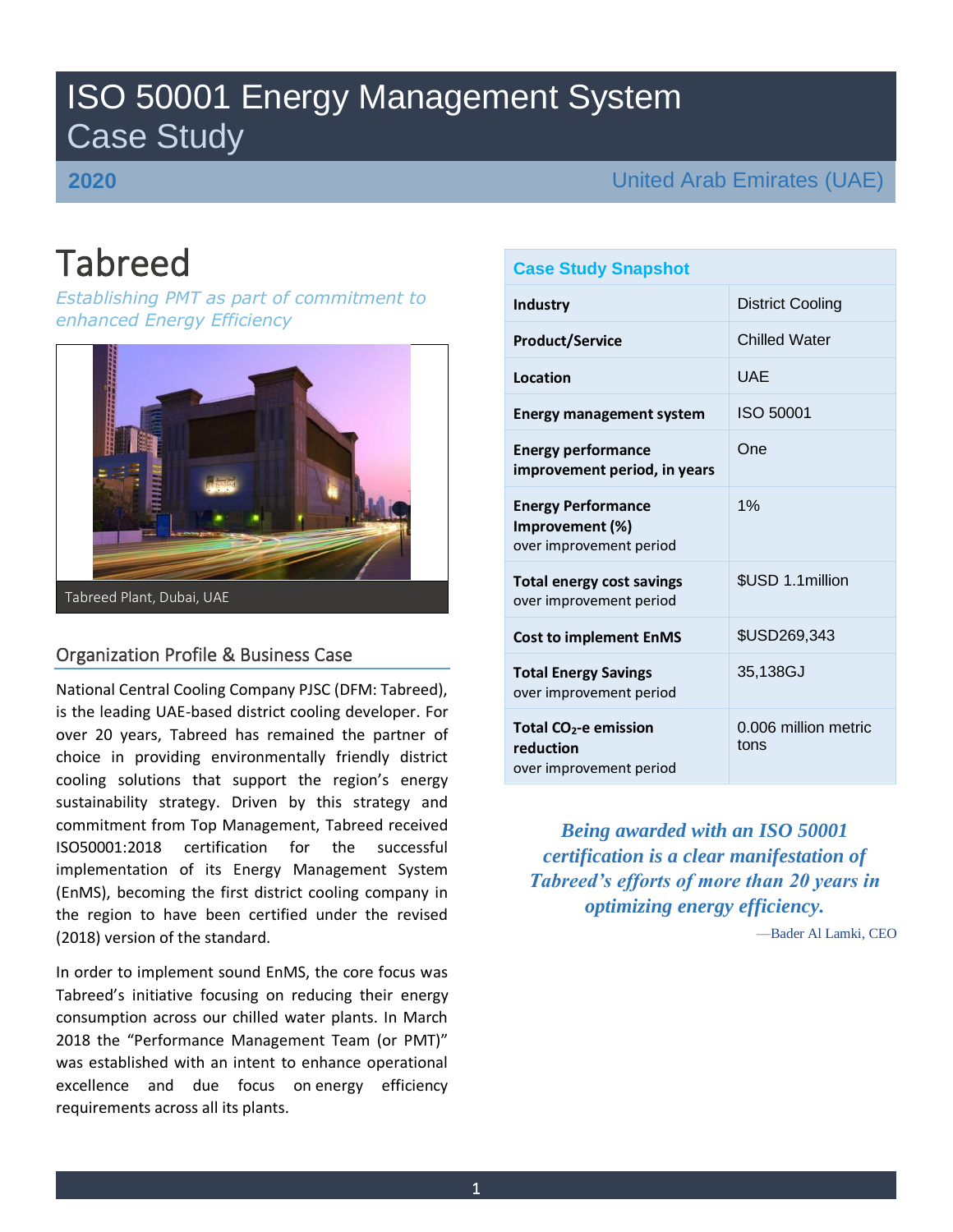### Business Benefits

As a recognition of Tabreed's energy management efforts that were vividly reflected by PMT initiatives, ISO 50001 was attained in 2019 making Tabreed the first District Cooling company to do so under the revised version 2018. PMT was instrumental in transforming the way Tabreed operated their plants by seeking and deploying innovative approaches to enhance Operational Excellence. All collective efforts and initiatives yielded the following:

- Total electrical energy savings for 2019 were enough to power 117,500 homes in the UAE every year while preventing the release of several metric tons of carbon dioxide into the atmosphere. This is equivalent to eliminating the emissions from 268,000 vehicles annually.
- Enhanced the electrical performance of plants (KW/RT) by 1% of energy baseline (2019 vs. 2018).
- Enabled higher energy savings.

These results motivated Tabreed to look on studying and expanding the successful implementations in the upcoming years, which would result in enhanced operation strategies and substantial reduction in energy.

By implementing the EnMS, Tabreed focused on the following key initiatives that would benefit our business in the long run. These initiatives are described in the subsequent sections:

- Digital Transformation: collecting and historizing operational data from its geographically scattered plants.
- Artificial Intelligence: to improve online condition monitoring techniques using live data.
- Optimization Software: to enhance the plant electrical performance.

In 2019, these initiatives led Tabreed, in general, and PMT, in specific, to embark on certain energy efficiency endeavors including but not limited to:

• Designing and conducting specific training programs to bridge the gaps in areas related to energy management and operational excellence (e.g. Introduction to Energy Management, PID Tuning and Optimized Cooling Towers Operation).

- Collaboration with customers: A custom-made recommendation plan was presented to each customer in order to enhance their air and chilled water systems, which would result in higher Delta T and lower electrical consumption for the customer and Tabreed.
- R&D Initiative: Building partnership with UAE-based Khalifa University (KU) to develop research initiatives called 'Optimal Chiller Plant Control'. This tool would look at the multivariable effecting chiller efficiency and calculate in the background the optimal cooling tower number and speed required to reject the chiller's heat load.

The cost to implement the EnMS included:

- Internal staff time to develop and implement EnMS: USD30,439.
- Prepare for external audit: USD4,348.
- Additional monitoring and metering equipment installed to meet EnMS requirements: USD220,000
- Third-party audit: USD5,299.
- Consultants to assist with EnMS: USD9,103

Internal/external staff time to develop, implement, and maintain EnMS was less than a half year of equivalent staff time.

Overall energy cost savings were \$USD 1.1million; approximately USD715,000 were savings from the EnMS/Operation Excellence and USD385,000 savings were from projects with capital investments. Percent of overall cost savings that was due to operational savings were between 50-75%.



Figure: Lower Inlet Temp. Effect on Chiller Performance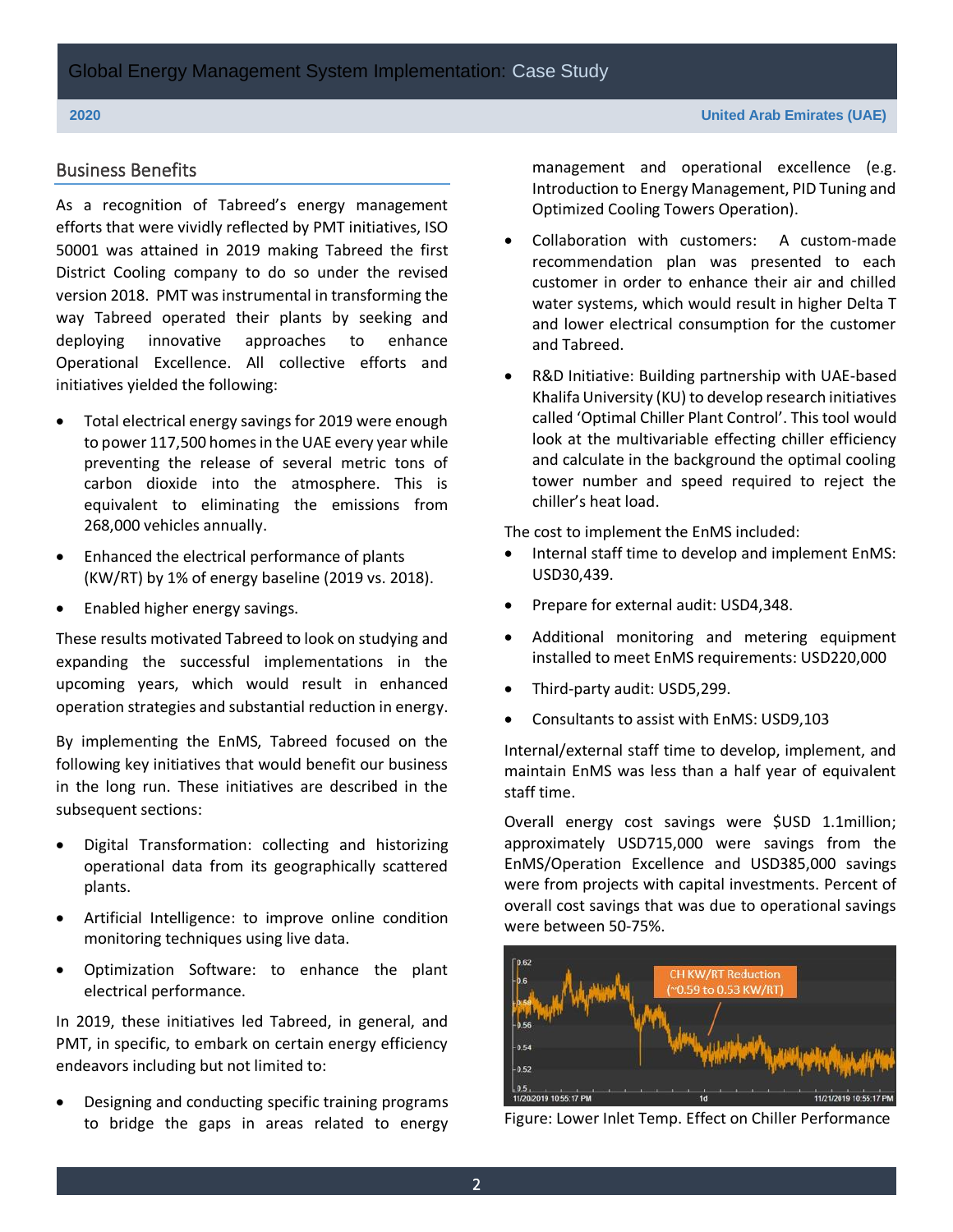# Plan

Tabreed operates in a competitive market, where constructing and operating district cooling plants is inherently risky. Consequently, as part of Management initiatives focusing on energy efficiency across chilled water plants, in March 2018 the "Performance Management Team (PMT)" was established with an intent to enhance the operational excellence in Tabreed plants. The decision was based on the individual trials and strategies that was carried out prior to that date, realizing the potential spectrum of energy savings with its environmental and financial impact.

One of the primary endeavors led by the PMT was "**Digital Transformation**", which entailed collecting and historizing operational data from several Tabreed's geographically scattered plants. Under this endeavor, Tabreed became *the first district cooling company* worldwide to utilize the *"PI" software*, which is a sophisticated plant historian and analysis package. The PI would collect process and equipment data from 20 plants with a 1-minute frequency. It allowed PMT to leverage on "Big Data" analysis in order to provide more process insights and recommend enhancements proactively.

An ideal example on how utilizing "artificial intelligence" enabled PMT to develop and continuously improve online condition monitoring techniques using live data would be "Chiller Management Solution". This is a holistic strategy that aims to monitor chiller's performance, analyze its current conditions, provide automated notifications to Tabreed's Operation and Maintenance teams, set priorities for most efficient equipment to run and assist Maintenance to enhance the quality of their work. Since chillers are "Significant Energy Users (SEU)" in the district cooling process, consuming 70-80% of total plant electrical input, this initiative resulted in achieving significant energy reductions. Utilizing PI to identify issues hindering plants' optimal performance that shall produce savings in the magnitude of 0.5-1% reduction of the total electrical performance (KW/RT) of the plants connected to PI.

The successful establishment of PMT, initiatives taken by them and the optimal results and savings obtained thereof enticed the Management to consider ISO50001 certification. In addition to resources allocated to establish the PMT and run its functions, the Management also provided resources for implementing sound EnMS. This included establishing an Energy Management Team (EnMT) to oversee EnMS implementation, providing essential training (CEM, Lead Auditor, etc.) to key PMT and EnMT members, and engaging accredited third-party auditors to assess EnMS implementation. In 2019, as an acknowledgement of successful implementation of its EnMS, Tabreed became the first district cooling company in the region to have been certified under the revised (2018) version of ISO50001.

The EnMS was implemented at multiple Tabreed plants. Detailed excel-based tool sheets were developed containing, beside other things, the data obtained from PI for energy consumption by plants and respective SEUs, data trend analysis, EnPIs, action plan for energy efficiency improvements, and monitoring and measurement plan as well as the maintenance criteria for SEUs. In 2020, these tool sheets will be linked with PMT's Business Intelligence tool to ensure fail-safe automation of data acquisition.

The EnMS was integrated into the existing management systems to ensure that all Tabreed departments (incl. Finance, Supply Chain, and Projects) were aligned and onboard with Tabreed's strategies and key objectives. For example, those contractors were prequalified who either were ISO50001 certified or had implemented energy management in their processes.

*"Our commitment towards sustainability is evident through our robust EnMS, which is particularly important within the context of GCC's growing demand for environmentally friendly cooling solutions."*

—Bader Al Lamki, CEO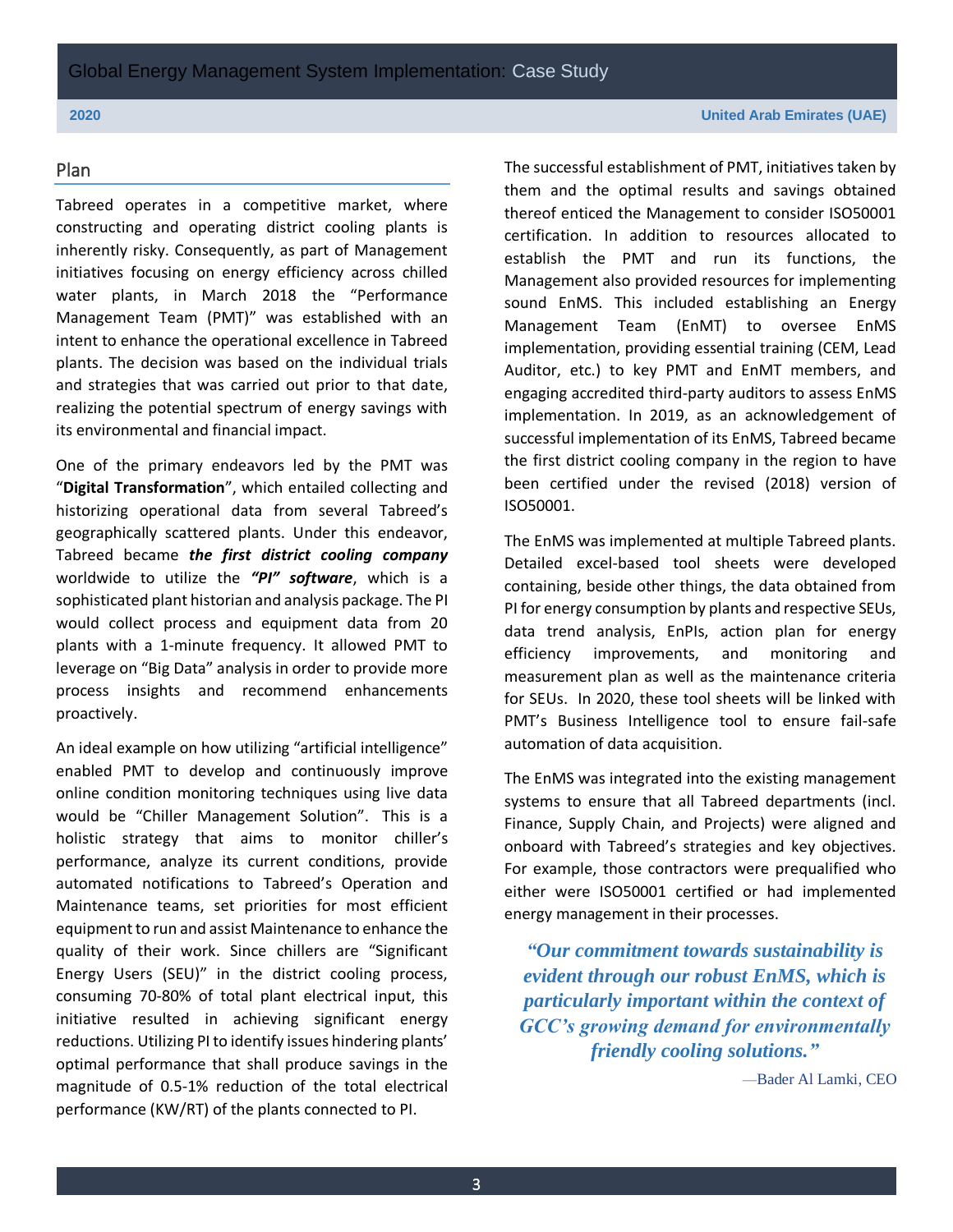### Do, Check, Act

As part of the implementation process, firstly the Top Management endorsed the EnMS Policy and provided resources for establishing the PMT with an intent to enhance operational excellence and due focus on energy efficiency. Secondly, the EnMT was established to oversee the EnM implementation process and ensure ISO requirements were met to help achieve the certification. The EnMT included a representative from PMT and members from various Tabreed departments including HSEQ, HR, Admin, Supply Chain, Operations and Maintenance. Each EnMT member played a vital role in ensuring smooth implementation of EnMS from different perspectives. Although the EnM monitoring and implementation started with one plant, more plants were added as soon as the data was available via PI Tool.

Top management supported by determining and resolving external and internal issues, providing the resources for establishing teams and purchasing equipment, ensuring competency, such as through training, and attending strategic meetings, such as Management Review and Steering Committee.

Some of the key activities efficiently implemented were:

**Low Delta T Syndrome**: A custom made recommendation plan was presented to each customer in order to enhance their air and chilled water systems, which would result in higher Delta T and lower electrical consumption for both the customers and Tabreed. Target achieved: Results on the customers' side showed good improvements (of up to 30% reduction in customer's electricity bills) in cases where Tabreed PMT's recommendations were fully adopted.

**Digital Transformation**: This is described in the previous section.

Target achieved: The successful implementation resulted in significant energy reductions totaling at around 1% reduction in electrical consumption of plants connected to PI.

**Optimization Software:** The optimization software is divided into 2 main categories: Dynamic (online) and Plant Optimum (offline) control. Dynamic control software evaluates all variables effecting the process, then using the "Advanced Process Control" and patented optimization techniques, it sends set points to plant's cooling equipment (chillers, chilled water pumps, condenser water pumps and cooling towers) which shall result in a holistic reduction of electrical energy consumed across the whole plant. The software is dynamic in nature since it acts directly in autonomous mode with any disturbance in the process ensuring that the plant is optimized under any condition. The Offline Control software is based on weather forecasts that impact the plant cooling production, which ultimately depicts the minimum number of cooling equipment and the optimal chilled water flow required across the network. Boundary limits are added in order to maintain comfort cooling to customers while optimizing the flow required. Both techniques ensure that the minimum electrical energy is required to deliver chilled water to the customer without deterring their cooling requirements.

Target achieved: Plant electrical performance enhancement in the range of 5-11%.

**Optimal Chiller Plant Control:** The proprietary solution consists of an offline smart tool capable of selecting optimal running conditions for the cooling equipment depending on actual measured samples, using accurate empirical heat exchange models and historical data collected. This tool looks at the multivariable effecting the chiller's efficiency and calculates in the background the optimal cooling tower number and speed required to reject the chiller's heat load. Ultimately it ensures that the total electrical power consumed through the condenser and chiller systems are aggregated at its lowest possible.

Target achieved: Initial results showed 2% of electrical energy savings in the plant where the tool is currently implemented.

Methodology for determining energy performance improvement: Based on Interaction protocol for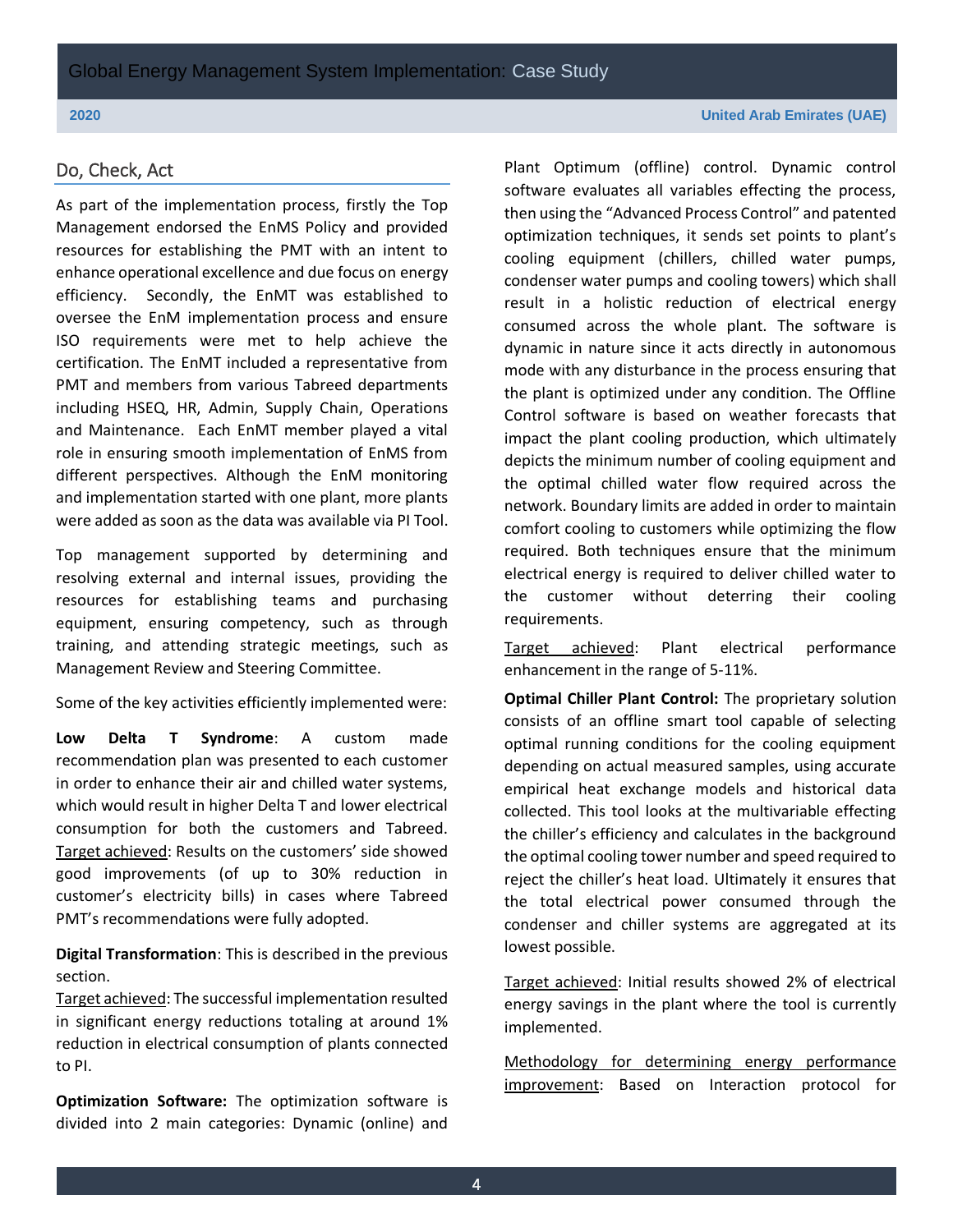measurement and verification (IPMV), using combined options of B and C depending on sub meters validity.

Timeline for baseline reporting period: The baseline is set based on previous year data and during Management Review and Steering Committee meetings, as applicable. Whereas, the plants and SEU consumption data is organized on quarterly bases for trend analysis and subsequent reporting to auditors.

Regression analysis: was used to identify plant energy models considering variables of weather (especially wet bulb) and cooling production mainly. Tools used excel and R studio.

Detailed EnMS Action Plan: Tabreed has developed a detailed Action Plan to ensure that essential energy management initiatives are realized, implemented, monitored and checked for effectiveness. The action plan includes the following:

- Allocation of responsibility for energy management action plan tasks
- Statement of initiatives addressed by the action plan
- Summary of actions to meet the initiatives:
	- i. Measures that will be taken to monitor energy performance
	- ii. Necessary changes to competence, training and awareness
	- iii. Necessary changes to operational controls and communication
- Allocation of resources (human, technical and financial) for implementation of the action plan
- Methods to verify energy performance improvement achieved by execution of the action plan for an energy improvement opportunity
- Methods to verify the effectiveness for all the activities in the action plan
- Schedule for completion of planned actions
- Schedule for reviewing and updating the plan

The action plans are documented and updated at defined intervals fulfilling the requirements of ISO 50001:2018.

Third-party EnMS Audit: An external, accredited Consultant was engaged to perform the gap analysis. The Consultant worked closely with EnMT to update the existing and prepare additional documentation necessary for the third-party audit. Once Tabreed Management was comfortable that the EnMS documentation and implementation was effective, the third-party auditors were engaged. Both the Stage I and II audits were conducted with a gap of six months before confirming Tabreed's ISO50001 certification.

Training and Awareness: Several training sessions, technical and EnMS based, have been provided to both the PMT and EnMT members respectively. These include Certified Energy Manager (CEM) and ISO50001:2018 Implementation and Lead Auditor courses. Tabreed employees are communicated regularly on energy management tips, initiatives, results and improvements in energy savings using tools such as 'Performance Dashboards' and 'Electronic Display Screens'.

EnM Provisions in Tabreed's Procurement Process: To ensure the energy performance of procedure equipment and services, Tabreed communicates with relevant parties (contractors, suppliers, etc.) as follows:

- During pre-qualification and bidding stages: through a simple compliance questionnaire inquiring about their ISO50001 certification and/or energy management initiatives
- During the provision of services or equipment: to ensure compliance and raise any non-conformities



Figure: Chiller Monitoring Screen